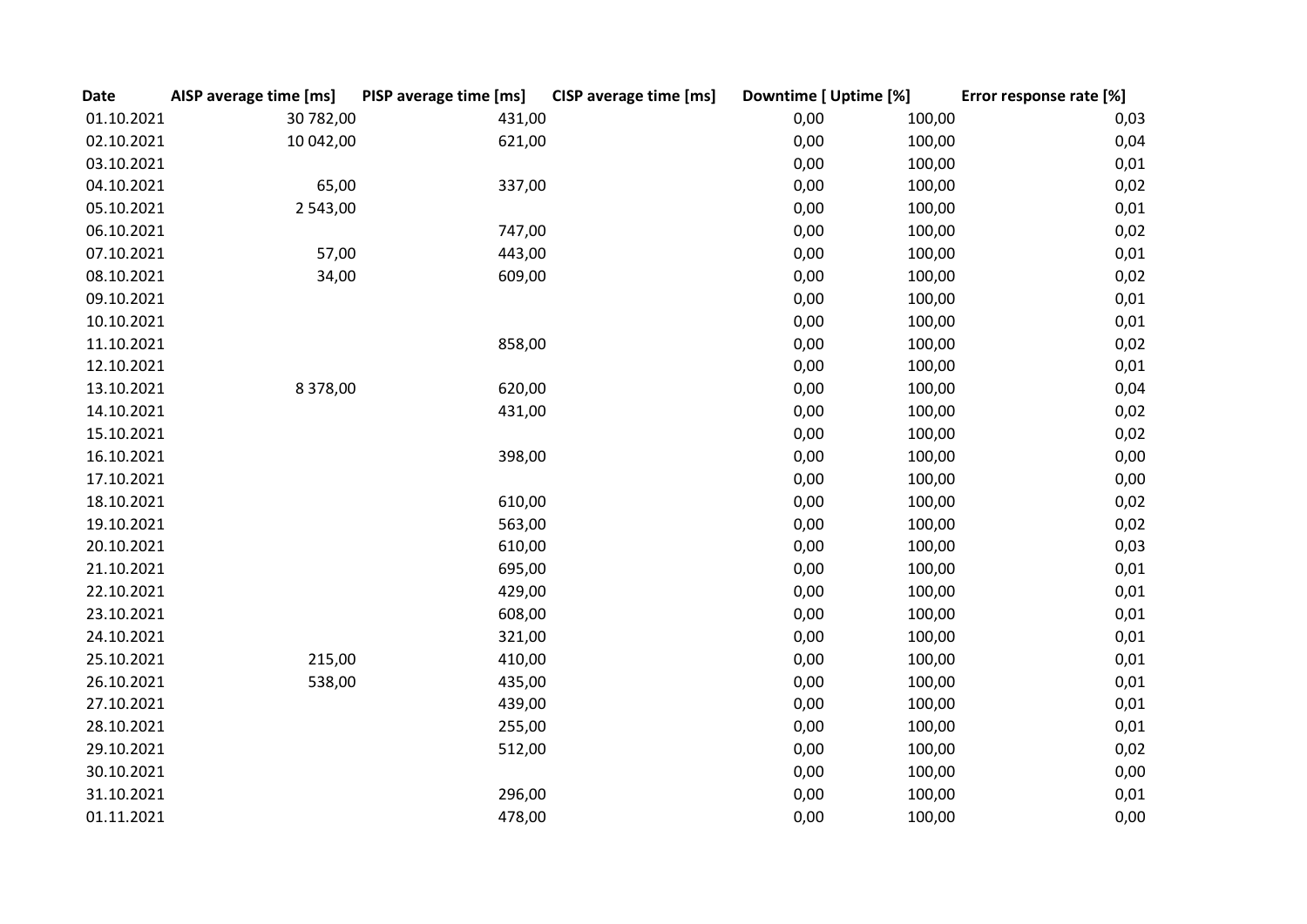| 02.11.2021 |           | 418,00 | 0,00 | 100,00 | 0,01 |
|------------|-----------|--------|------|--------|------|
| 03.11.2021 | 65,00     | 436,00 | 0,00 | 100,00 | 0,02 |
| 04.11.2021 |           | 410,00 | 0,00 | 100,00 | 0,00 |
| 05.11.2021 |           |        | 0,00 | 100,00 | 0,01 |
| 06.11.2021 |           | 144,00 | 0,00 | 100,00 | 0,01 |
| 07.11.2021 |           | 202,00 | 0,00 | 100,00 | 0,00 |
| 08.11.2021 |           | 432,00 | 0,00 | 100,00 | 0,01 |
| 09.11.2021 |           | 483,00 | 0,00 | 100,00 | 0,00 |
| 10.11.2021 |           | 500,00 | 0,00 | 100,00 | 0,02 |
| 11.11.2021 | 5 207,00  | 513,00 | 0,00 | 100,00 | 0,01 |
| 12.11.2021 |           | 400,00 | 0,00 | 100,00 | 0,02 |
| 13.11.2021 | 10 039,00 | 483,00 | 0,00 | 100,00 | 0,00 |
| 14.11.2021 |           | 429,00 | 0,00 | 100,00 | 0,01 |
| 15.11.2021 |           | 531,00 | 0,00 | 100,00 | 0,02 |
| 16.11.2021 |           | 585,00 | 0,00 | 100,00 | 0,02 |
| 17.11.2021 |           |        | 0,00 | 100,00 | 0,01 |
| 18.11.2021 |           | 411,00 | 0,00 | 100,00 | 0,00 |
| 19.11.2021 |           |        | 0,00 | 100,00 | 0,00 |
| 20.11.2021 |           |        | 0,00 | 100,00 | 0,00 |
| 21.11.2021 |           |        | 0,00 | 100,00 | 0,01 |
| 22.11.2021 |           | 459,00 | 0,00 | 100,00 | 0,02 |
| 23.11.2021 | 50,00     | 841,00 | 0,00 | 100,00 | 0,02 |
| 24.11.2021 |           | 538,00 | 0,00 | 100,00 | 0,01 |
| 25.11.2021 |           | 470,00 | 0,00 | 100,00 | 0,01 |
| 26.11.2021 | 10 040,00 | 609,00 | 0,00 | 100,00 | 0,01 |
| 27.11.2021 |           | 574,00 | 0,00 | 100,00 | 0,01 |
| 28.11.2021 |           | 429,00 | 0,00 | 100,00 | 0,01 |
| 29.11.2021 | 63,00     | 625,00 | 0,00 | 100,00 | 0,01 |
| 30.11.2021 |           |        | 0,00 | 100,00 | 0,01 |
| 01.12.2021 | 132,00    | 408,00 | 0,00 | 100,00 | 0,02 |
| 02.12.2021 |           | 841,00 | 0,00 | 100,00 | 0,01 |
| 03.12.2021 |           | 542,00 | 0,00 | 100,00 | 0,00 |
| 04.12.2021 |           | 578,00 | 0,00 | 100,00 | 0,01 |